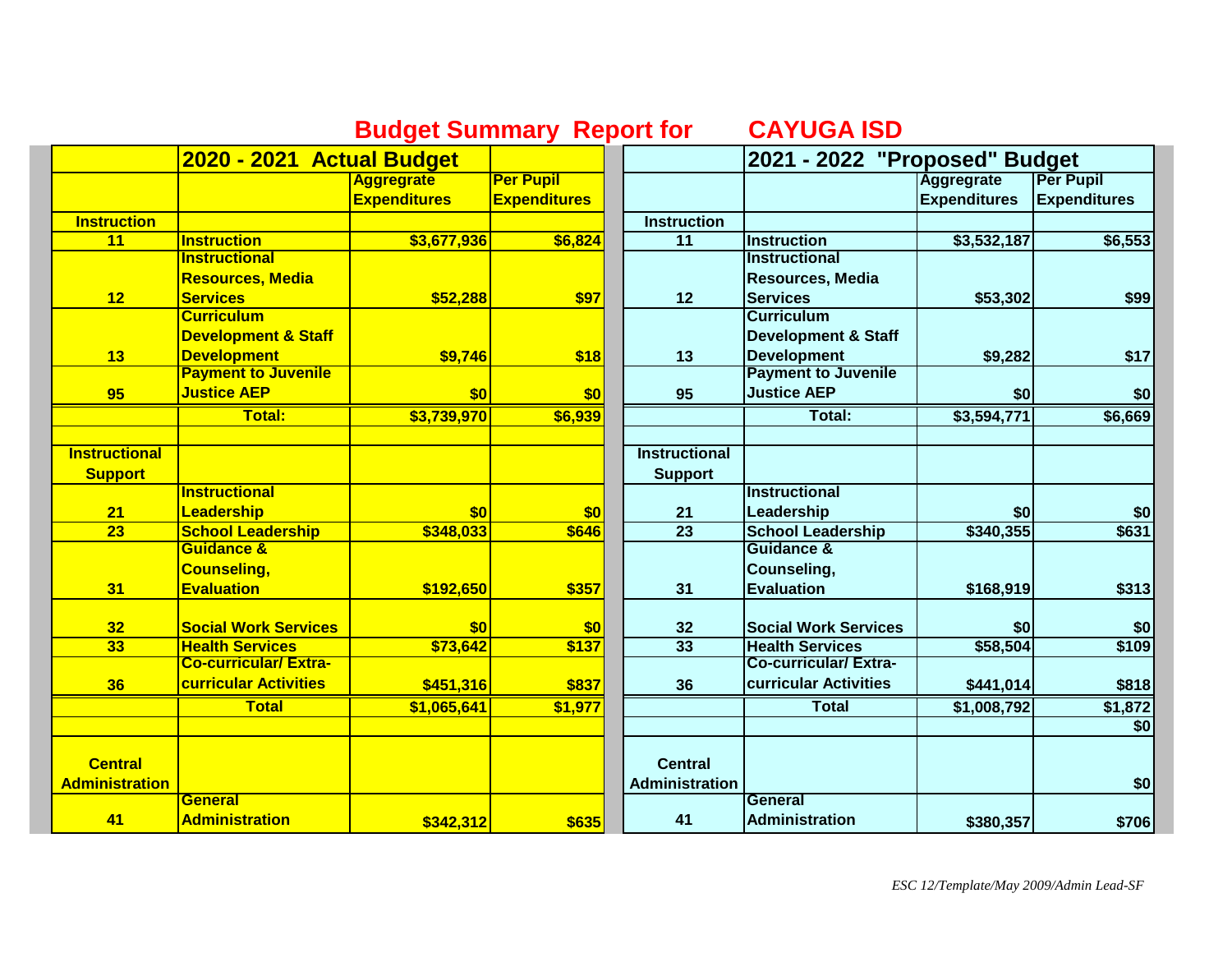|                     | <b>Experientures to</b>        |                 |                  |                     | <b>Experienties to</b>         |             |                 |
|---------------------|--------------------------------|-----------------|------------------|---------------------|--------------------------------|-------------|-----------------|
|                     | publish all statutorily        |                 |                  |                     | publish all statutorily        |             |                 |
|                     | required public                |                 |                  |                     | required public                |             |                 |
| 41                  | notices in the                 |                 |                  | 41                  | notices in the                 |             |                 |
| <b>Publish</b>      | newspaper by the               |                 |                  | <b>Publish</b>      | newspaper by the               |             |                 |
| <b>Required</b>     | school district or their       |                 |                  | <b>Required</b>     | school district or their       |             |                 |
| <b>Notices</b>      | representatives.               | \$2,000         | \$4              | <b>Notices</b>      | representatives.               | \$2,000     | \$4             |
|                     | <b>Expenditures for</b>        |                 |                  |                     |                                |             |                 |
|                     | "directly or indirectly        |                 |                  |                     | <b>Expenditures for</b>        |             |                 |
|                     | influencing or                 |                 |                  |                     |                                |             |                 |
|                     |                                |                 |                  |                     | "directly or indirectly        |             |                 |
|                     | attempy to influence           |                 |                  |                     | influencing or attempy         |             |                 |
|                     | the outcome of                 |                 |                  |                     | to influence the               |             |                 |
|                     | legislation or                 |                 |                  |                     | outcome of legislation         |             |                 |
|                     | administrative action          |                 |                  |                     | or administrative              |             |                 |
|                     | as those terms are             |                 |                  |                     | action as those terms          |             |                 |
|                     | defined in Section             |                 |                  |                     | are defined in Section         |             |                 |
| 41                  | 305.002, Government            |                 |                  | 41                  | 305.002, Government            |             |                 |
| <b>Lobbying</b>     | Code."                         | \$250           | \$0              | Lobbying            | Code."                         | \$250       | \$0             |
|                     | Total:                         | \$344,562       | \$639            |                     | Total:                         | \$382,607   | \$710           |
| <b>District</b>     |                                |                 |                  | <b>District</b>     |                                |             |                 |
| <b>Operations</b>   |                                |                 |                  | <b>Operations</b>   |                                |             |                 |
|                     | <b>Plant Maintenance &amp;</b> |                 |                  |                     | <b>Plant Maintenance &amp;</b> |             |                 |
| 51                  | <b>Operations</b>              | \$888,917       | \$1,649          | 51                  | <b>Operations</b>              | \$787,823   | \$1,462         |
|                     | <b>Security and</b>            |                 |                  |                     | <b>Security and</b>            |             |                 |
| 52                  | <b>Monitoring</b>              | \$3,000         | \$6              | 52                  | <b>Monitoring</b>              | \$0         | \$0             |
| 53                  | <b>Data Processing</b>         | \$216,861       | \$402            | $\overline{53}$     | <b>Data Processing</b>         | \$199,480   | \$370           |
|                     | <b>Student</b>                 |                 |                  |                     | <b>Student</b>                 |             |                 |
| 34                  | <b>Transportation</b>          | \$452,402       | \$839            | 34                  | <b>Transportation</b>          | \$481,456   | \$893           |
| 35                  | <b>Food Services</b>           | \$322,535       | \$598            | $\overline{35}$     | <b>Food Services</b>           | \$328,241   | \$609           |
|                     | <b>Total:</b>                  | \$1,883,715     | \$3,495          |                     | Total:                         | \$1,797,000 | \$3,334         |
|                     |                                |                 |                  |                     |                                |             |                 |
| <b>Debt Service</b> |                                |                 |                  | <b>Debt Service</b> |                                |             |                 |
| 71                  | <b>Debt Service</b>            | $\overline{50}$ | $\overline{\$0}$ | $\overline{71}$     | <b>Debt Service</b>            | \$0         | $\overline{50}$ |
| <b>Other</b>        |                                |                 |                  | Other               |                                |             |                 |
| 61                  | <b>Community Service</b>       | \$0             | \$0              | 61                  | <b>Community Service</b>       | \$0         | $\overline{50}$ |